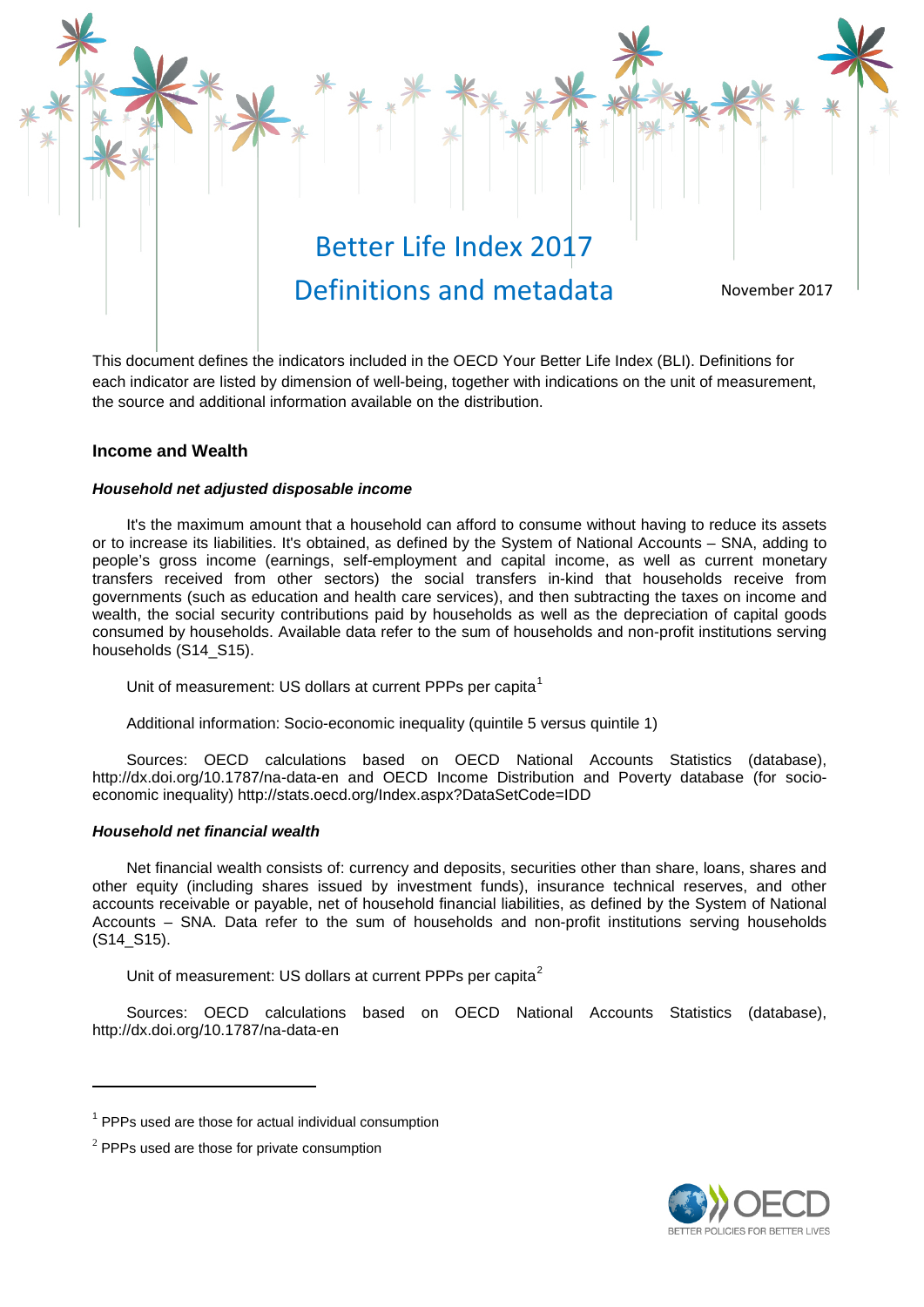## **Jobs and earnings**

### *Employment rate*

It is the number of employed persons aged 15 to 64 over the population of the same age. Employed people are those aged 15 or more who report that they have worked in gainful employment for at least one hour in the previous week, as defined by the International Labour Organization – ILO.

Unit of measurement: Percentage of the working-age population (aged 15-64).

Additional information: Gender inequality (men versus women); Socio-economic inequality (educational attainment 5/6 ISCED group versus 0/1/2 ISCED group)

Sources: "Labour Force Statistics", OECD Employment and Labour Market Statistics (database), http://dx.doi.org/10.1787/lfs-lfs-data-en; OECD calculations based on "Educational attainment and labourforce status", OECD Education at a glance (database) http://stats.oecd.org/Index.aspx?DataSetCode=EAG\_NEAC (for socio-economic inequality)

#### *Long term unemployment rate*

This indicator refers to the number of persons who have been unemployed for one year or more as a percentage of the labour force (the sum of employed and unemployed persons). Unemployed persons are defined as those who are currently not working but are willing to do so and actively searching for work.

Unit of measurement: Percentage of the labour force

Additional information: Gender inequality (men versus women); Socio-economic inequality for the unemployment rate (educational attainment 5/6 ISCED group versus 0/1/2 ISCED group)

Sources: "Labour Force Statistics", OECD Employment and Labour Market Statistics (database), http://dx.doi.org/10.1787/lfs-lfs-data-en; OECD calculations based on "Educational attainment and labour-<br>force status". CECD Education at a dance (database) force status", OECD Education at a glance (database) http://stats.oecd.org/Index.aspx?DataSetCode=EAG\_NEAC (for socio-economic inequality)

### *Average gross annual earnings of full-time employees/ Personal earnings*

This indicator refers to the average annual wages per full-time equivalent dependent employee, which are obtained by dividing the national-accounts-based total wage bill (Wages and salaries – SNA D11) by the average number of employees in the total economy, which is then multiplied by the ratio of average usual weekly hours per full-time employee to average usually weekly hours for all employees (sourced from the Labour Force Suveys). It considers the employees' gross remuneration, that is, the total before any deductions are made by the employer in respect of taxes, contributions of employees to social security and pension schemes, life insurance premiums, union dues and other obligations of employees.

Unit of measurement: US dollars at current prices

Additional information: Gender inequality (men versus women); Socio-economic inequality (percentile 80 versus percentile 20)

Sources: OECD Average annual wages (database), http://stats.oecd.org/Index.aspx?DataSetCode=AV\_AN\_WAGE and OECD estimates based on OECD National Accounts Database and Labour Force Surveys

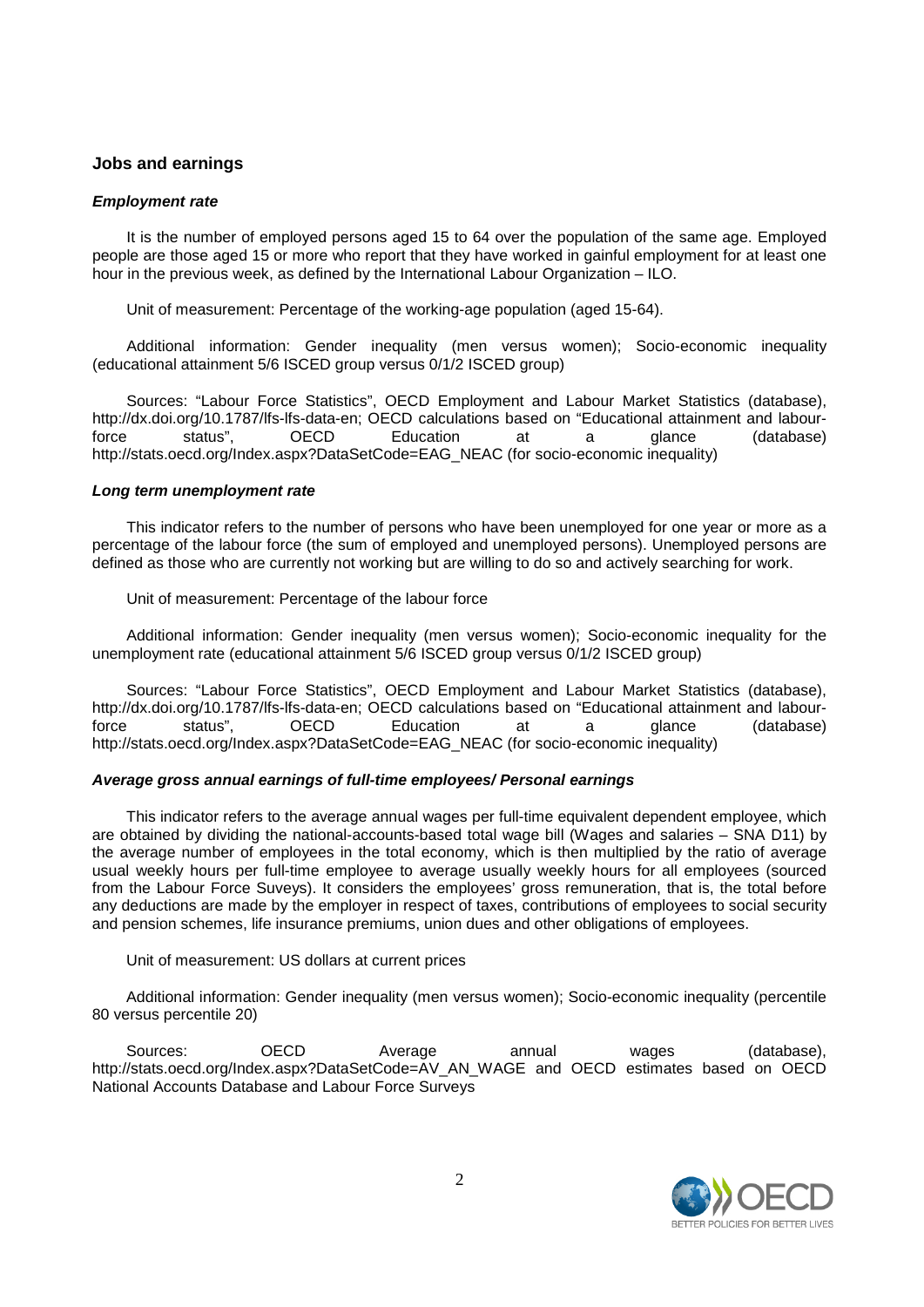#### *Labour market insecurity*

This indicator is defined in terms of the expected earnings loss associated with unemployment. This loss depends on the risk of becoming unemployed, the expected duration of unemployment and the degree of mitigation against these losses provided by government transfers to the unemployed (effective insurance).

Unit of measurement: Percentage of previous earnings

Sources: OECD Job quality (database), http://dotstat.oecd.org/Index.aspx?DataSetCode=JOBQ

## **Housing**

### *Number of rooms per person/ Rooms per person*

This indicator refers to the number of rooms (excluding kitchenette, scullery/utility room, bathroom, toilet, garage, consulting rooms, office, shop) in a dwelling divided by the number of persons living in the dwelling.

Unit of measurement: Rate (number of rooms divided by the number of people living in the dwelling)

Sources: European Union Statistics on Income and Living Conditions (EU-SILC), National Statistical Offices and OECD's calculations

#### *Dwellings without basic facilities*

This indicator refers to the percentage of the population living in a dwelling without indoor flushing toilet for the sole use of the household. Flushing toilets outside the dwelling are not to be considered in this item. Flushing toilets in a room where there is also a shower unit or a bath are also counted.

Unit of measurement: Percentage of the population

Sources: European Union Statistics on Income and Living Conditions (EU-SILC), National Statistical **Offices** 

### *Housing expenditure*

This indicator considers the expenditure of households in housing and maintenance of the house, as defined in the SNA (P31CP040: Housing, water, electricity, gas and other fuels; P31CP050: Furnishings, households' equipment and routine maintenance of the house). It includes actual and imputed rentals for housing, expenditure in maintenance and repair of the dwelling (including miscellaneous services), in water supply, electricity, gas and other fuels, as well as the expenditure in furniture and furnishings and households equipment, and goods and services for routine maintenance of the house as a percentage of the household gross adjusted disposable income. Data refer to the sum of households and non-profit institutions serving households (S14\_S15).

Unit of measurement: Percentage of the household gross adjusted disposable income

Sources: OECD calculations based on OECD National Accounts Database

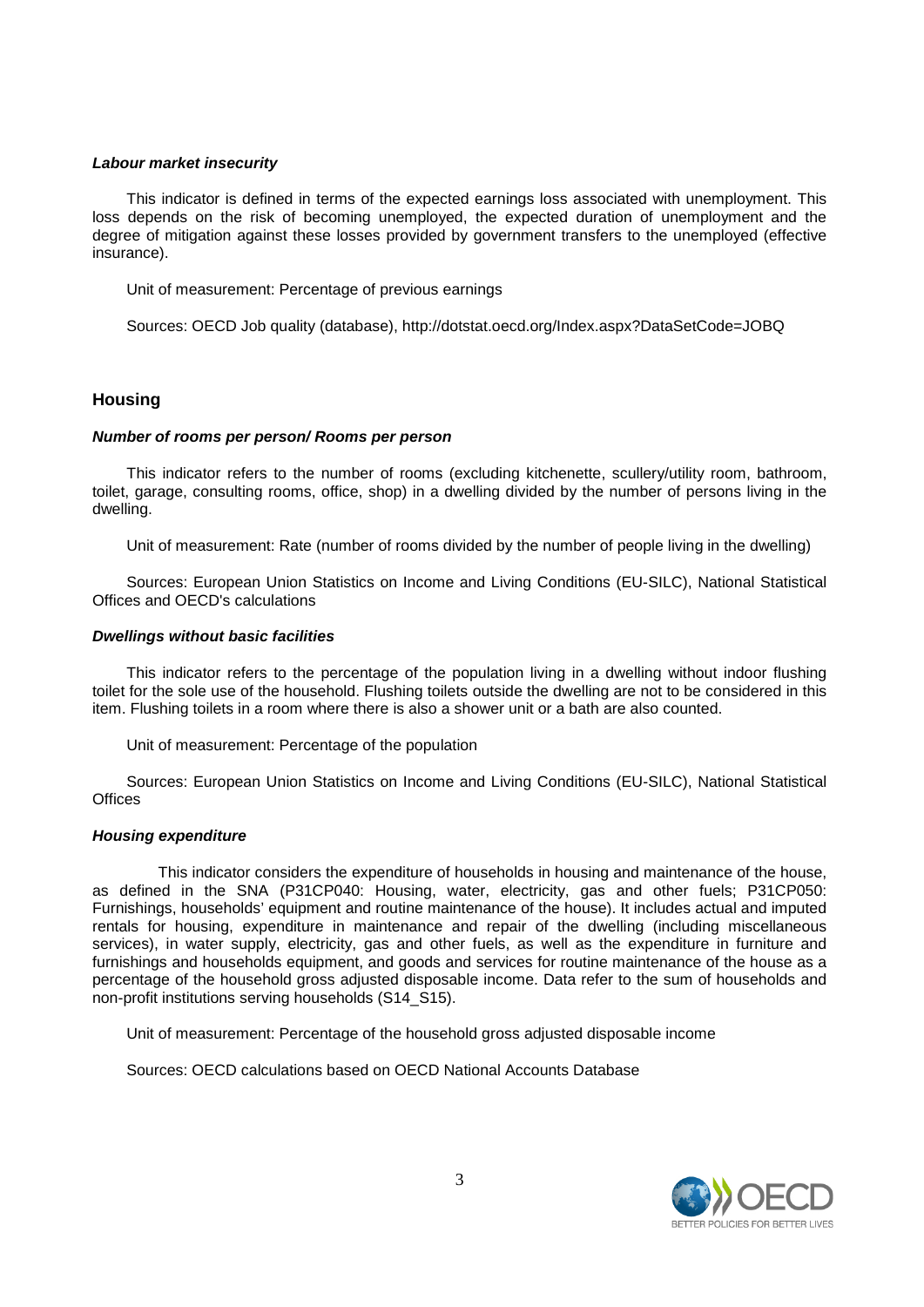## **Health Status**

### *Life expectancy at birth*

Life expectancy measures how long on average people could expect to live based on the age-specific death rates currently prevailing. This measure refers to people born today and is computed as a weighted average of life expectancy for men and women.

Unit of measurement: Number of years

Additional information: Gender inequality (men versus women)

Sources: "Health status", OECD Health Statistics (database), http://stats.oecd.org/Index.aspx?DataSetCode=HEALTH\_STAT.

#### *Self-reported health status*

This indicator refers to the percentage of the population aged 15 years old and over who report "good" or better health. The WHO $^3$  $^3$  recommends using a standard health interview survey to measure it, phrasing the question as "How is your health in general?" with response scale "It is very good/ good/ fair/ bad/ very bad"<sup>[4](#page-3-1)</sup>.

Unit of measurement: Percentage of the population

Additional information: Gender inequality (men versus women); Socio-economic inequality (net disposable income<sup>[5](#page-3-2)</sup> quintile 5 versus quintile 1)

Sources: "Health status", OECD Health Statistics (database), http://stats.oecd.org/Index.aspx?DataSetCode=HEALTH\_STAT.

## **Work and Life**

 $\overline{a}$ 

### *Employees working very long hours*

This indicator measures the proportion of dependent employed whose usual hours of work per week are 50 hours or more.

Unit of measurement: Percentage of the dependent employed

Additional information: Gender inequality (men versus women)

Sources: OECD, Labour Force Statistics database

<span id="page-3-2"></span> $5$  If it's not possible for net disposable income (after taxes and transfers), then gross income can be used. Data coming from health surveys relate to individual income, while data coming from household surveys relate to household (equivalised) income.



<span id="page-3-0"></span><sup>3</sup> WHO (1996), "Health Interview Surveys: Towards International Harmonization of Methods and Instruments", *Who Regional Publications*, European Series, No. 58

<span id="page-3-1"></span><sup>&</sup>lt;sup>4</sup> Please note that not all OECD countries have adopted this standardised instrument. Differences in the question and response scale used need to be reported.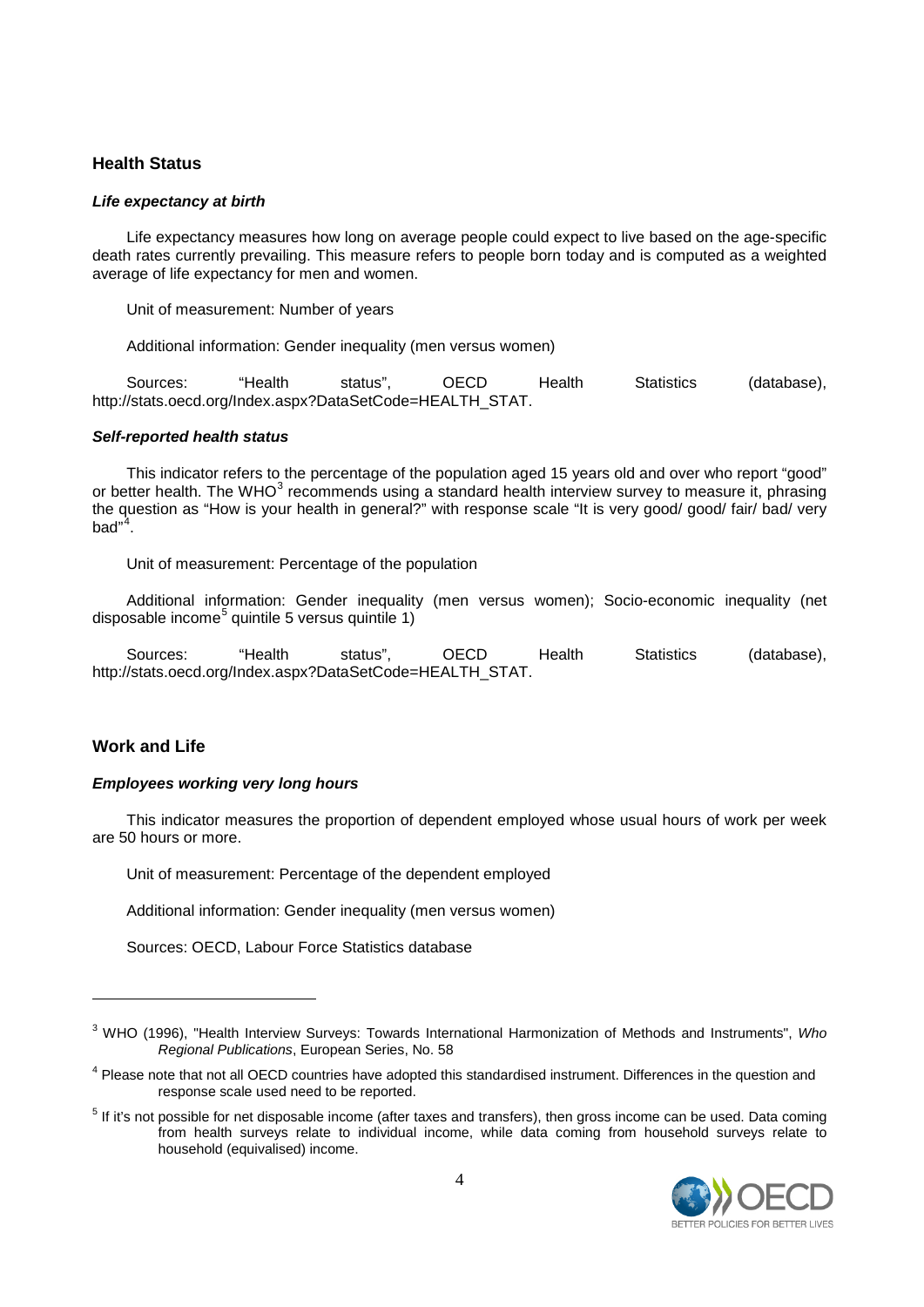### *Time devoted to leisure and personal care*

This indicator measures the amount of hours (minutes) per day that, on average, full-time employed people spend on leisure and on personal care activities. Leisure includes a wide range of indoor and outdoor activities such as walking and hiking, sports, entertainment and cultural activities, socializing with friends and family, volunteering, taking a nap, playing games, watching television, using computers, recreational gardening, etc. Personal care activities include sleeping (but not taking a nap), eating and drinking, and other household or medical or personal services (hygiene, visits to the doctor, hairdresser, etc.) consumed by the respondent. Travel time related to personal care is also included. The information is generally collected through national Time Use Surveys, which involve respondents keeping a diary of their activities over one or several representative days for a given period.

Unit of measurement: Number of hours (minutes) per day spent on leisure and personal care.

Additional information: Gender inequality (men versus women)

Sources: OECD Time Use Survey database

## **Education and skills**

### *Educational attainment*

Educational attainment considers the number of adults aged 25 to 64 holding at least an upper secondary degree over the population of the same age, as defined by the ISCED classification.

Unit of measurement: Percentage of the adult population (aged 25 to 64)

Additional information: Gender inequality (men versus women)

Sources: "Educational attainment and labour force status", OECD Education at a glance (database), http://stats.oecd.org/Index.aspx?DataSetCode=EAG\_NEAC

#### *Students' cognitive skills*

Students' average score in reading, mathematics and science as assessed by the OECD's Programme for International Student Assessment (PISA)

Unit of measurement: Average PISA scores

Additional information: Gender inequality (boys versus girls); Socio-economic inequality (PISA index of economic, social and cultural status (ESCS) top quartile versus bottom quartile)

Sources: OECD PISA at a glance

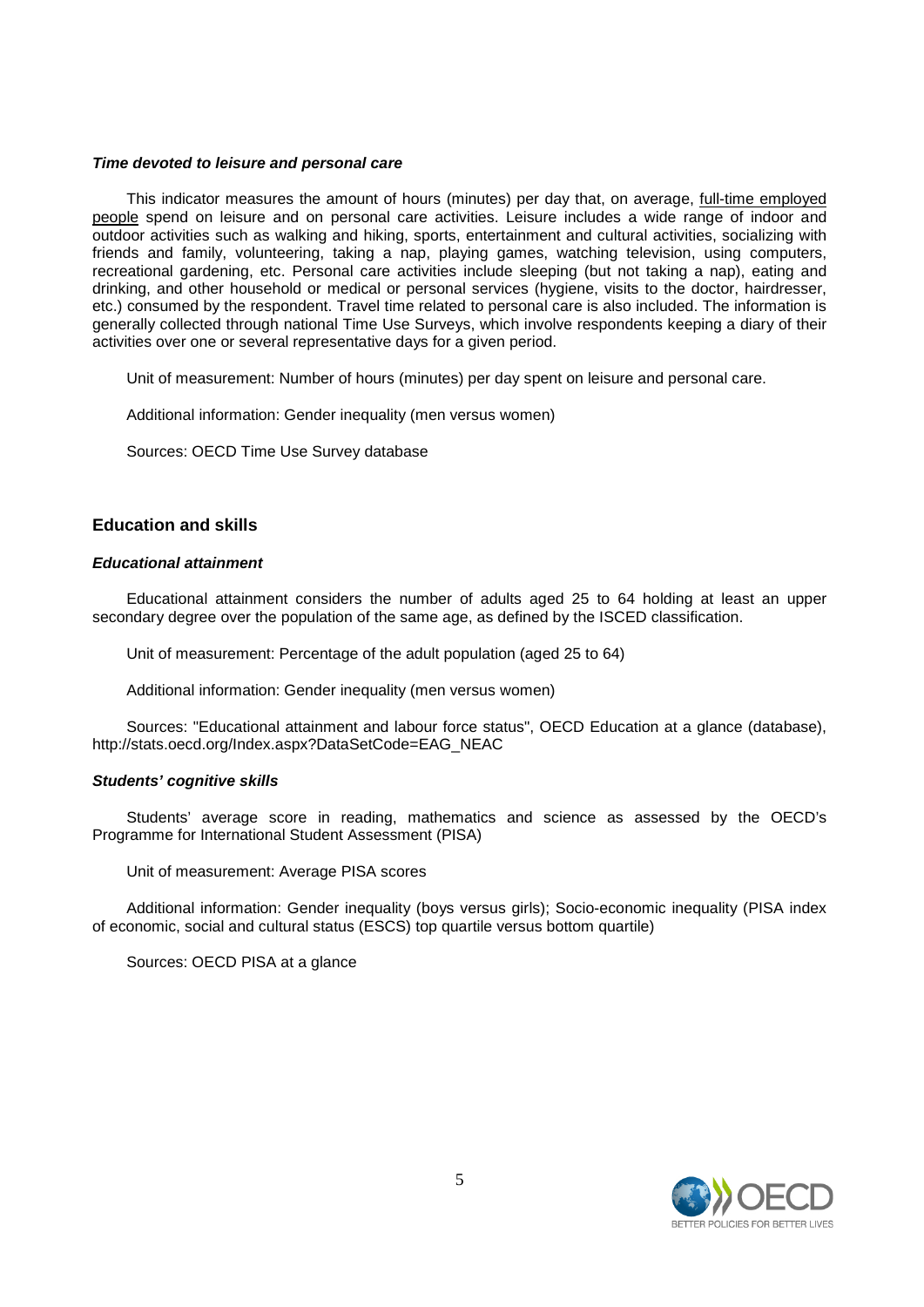### *Expected years in education*

This indicator is the average duration of education in which a 5 year old child can expect to enrol during his/her lifetime until the age of 39. It is calculated under the current enrolment conditions by adding the net enrolment rates for each single year of age from the age of five onwards $6$ .

Unit of measurement: Number of years

Additional information: Gender inequality (boys versus girls)

Source: OECD Education at a glance

### **Social connections/Community**

#### *Social network support*

It's a measure of perceived social network support. The indicator is based on the question: "If you were in trouble, do you have relatives or friends you can count on to help you whenever you need them, or not?" and it considers the respondents who respond positively

Unit of measurement: Percentage of people aged 15 and over

Additional information: Gender inequality (men versus women); Socio-economic inequality (educational attainment 5/6 ISCED group versus 0/1 ISCED group)

Source: OECD calculations based on Gallup World Poll

## **Civic engagement and governance**

 $\overline{a}$ 

### *Stakeholder engagement for developing regulations*

This indicator describes the extent to which formal stakeholder engagement is built in the development of primary laws and subordinate regulations. The indicator is calculated as the simple average of two composite indicators (covering respectively primary laws and subordinate regulations) that measure four aspects of stakeholder engagement , namely i) systematic adoption (of formal stakeholder engagement requirements); ii) methodology of consultation and stakeholder engagements; iii), transparency of public consultation processes and open government practices; and iv) oversight and quality control that refers to existence of oversight bodies and publicly available information on the results of stakeholder engagement. The maximum score for each of the four dimensions/categories is one and the maximum aggregate score for the composite indicator is then four. The stakeholder engagement indicator has been computed based on responses to the 2014 OECD's regulatory indicators survey for OECD countries and to the OECD-IDB Survey on Regulatory Policy and Governance 2015 for Brazil, where respondents were government officials.

The scores for primary laws refer exclusively to processes for developing primary laws *initiated by the executive*. There is no score for primary laws for the United States, where all primary laws are initiated by Congress, and Brazil. In the majority of countries, most primary laws are initiated by the executive, except

<span id="page-5-0"></span> $6$  For the OECD countries enrolment data by single year of age is only available for the ages of 5 to 29 years. For the ages of 30 to 39, enrolment rates are estimated on the basis of 5 years age bands.

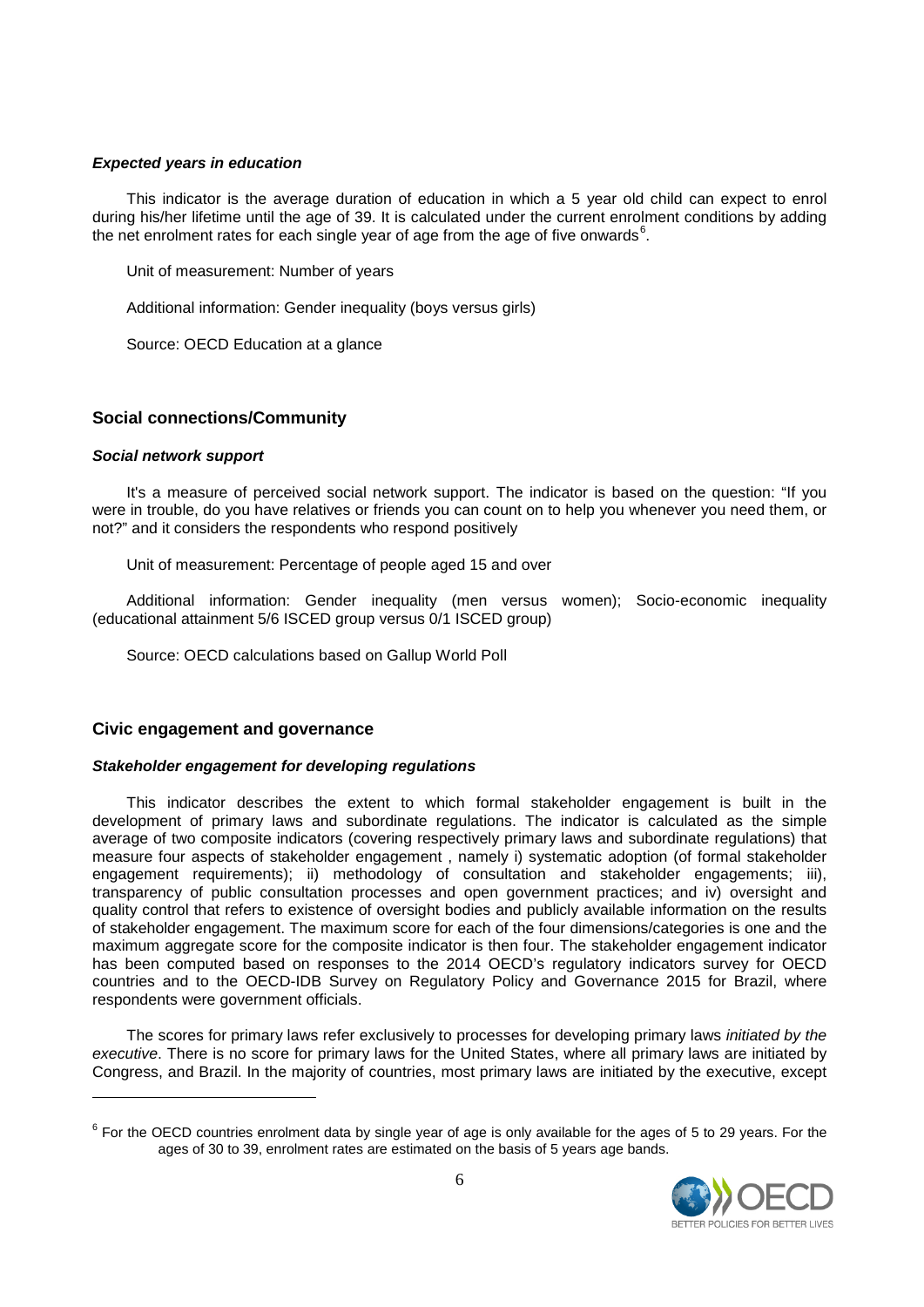for Mexico and Korea, where a higher share of primary laws are initiated by parliament/congress (respectively 90.6% and 84%).

Source: *OECD Indicators of Regulatory Policy and Governance (iREG), http://www.oecd.org/gov/regulatory-policy/indicators-regulatory-policy-and-governance.htm*

#### *Voter turnout*

Voter turnout is here defined as the ratio between the number of individuals that cast a ballot during an election (whether this vote is valid or not) to the population registered to vote. As institutional features of voting systems vary a lot across countries and across types of elections, the indicator refers to the elections (parliamentary or presidential) that have attracted the largest number of voters in each country.

Unit of measurement: Percentage of the population

Additional information: Gender inequality (men versus women); Socio-economic inequality (income quintile 5 versus quintile 1)

Sources: International Institute for Democracy and Electoral Assistance (IDEA); Comparative Studies of Electoral System for inequality data (self-reported voter turnout)

### **Environmental quality**

#### *Air pollution*

The indicator is the population weighted average of annual concentrations of particulate matters less than 2.5 microns in diameter (PM2.5) in the air.

Unit of measurement: Micrograms per cubic meter

Source: OECD calculations based on OECD Exposure to air pollution (database), [http://stats.oecd.org/Index.aspx?DataSetCode=EXP\\_PM2\\_5](http://stats.oecd.org/Index.aspx?DataSetCode=EXP_PM2_5)

#### *Satisfaction with water quality*

The indicator captures people's subjective appreciation of the environment where they live, in particular the quality of the water. It is based on the question: "In the city or area where you live, are you satisfied or dissatisfied with the quality of water?"and it considers people who responded they are satisfied

Unit of measurement: Percentage of people aged 15 and over

Additional information: Gender inequality (men versus women)

Sources: OECD calculations based on Gallup World Poll